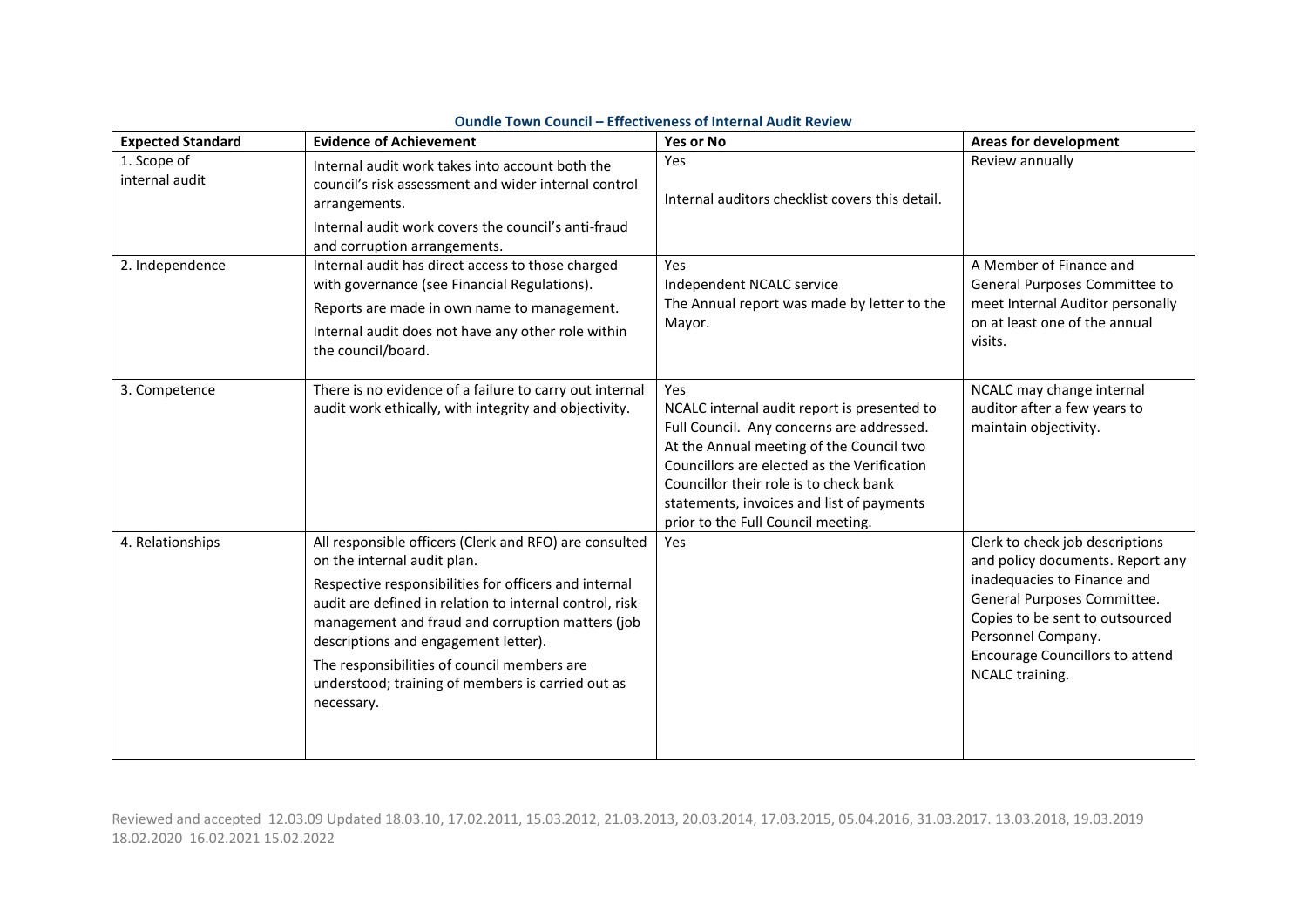| 5 Audit Planning<br>and reporting                                   | The annual internal audit plan properly takes<br>account of all the risks facing the council and has<br>been approved by the council<br>Internal audit has reported in accordance with the<br>plan.                                                                       | Yes               | Risk management will be<br>reviewed annually |
|---------------------------------------------------------------------|---------------------------------------------------------------------------------------------------------------------------------------------------------------------------------------------------------------------------------------------------------------------------|-------------------|----------------------------------------------|
| Internal audit work is<br>planned                                   | Planned internal audit work is based on risk<br>assessment and designed to meet the council's<br>governance assurance needs.                                                                                                                                              | Yes               |                                              |
| Understanding the whole<br>organisation its needs and<br>objectives | The annual audit plan demonstrates how audit work<br>will provide assurance for the council's Annual<br>Governance Statement.                                                                                                                                             | Yes               |                                              |
| Be seen as a catalyst for<br>change                                 | Internal audit supports the council's work in<br>delivering improved services to the community                                                                                                                                                                            | Quality assurance |                                              |
| Add value and assist<br>Council in achieving its<br>objectives      | The council makes positive responses to internal<br>audit's recommendations and follows up with action<br>where this is called for.                                                                                                                                       | Yes               |                                              |
| Be forward<br>looking                                               | In formulating the annual audit plan, national<br>agenda changes are considered.<br>Internal audit maintains awareness of new<br>developments in the services, risk management and<br>corporate governance.                                                               | Yes               |                                              |
| Be challenging                                                      | Internal audit focuses on the risks facing the council.<br>Internal audit encourages managers/members to<br>develop their own responses to risks, rather than<br>relying solely on audit recommendations, to<br>encourage greater ownership of the control<br>environment | Yes               |                                              |
| Ensure the right<br>resources are available                         | Adequate resource is made available for internal<br>audit to complete its work.                                                                                                                                                                                           | Yes               |                                              |

Reviewed and accepted 12.03.09 Updated 18.03.10, 17.02.2011, 15.03.2012, 21.03.2013, 20.03.2014, 17.03.2015, 05.04.2016, 31.03.2017. 13.03.2018, 19.03.2019 18.02.2020 16.02.2021 15.02.2022